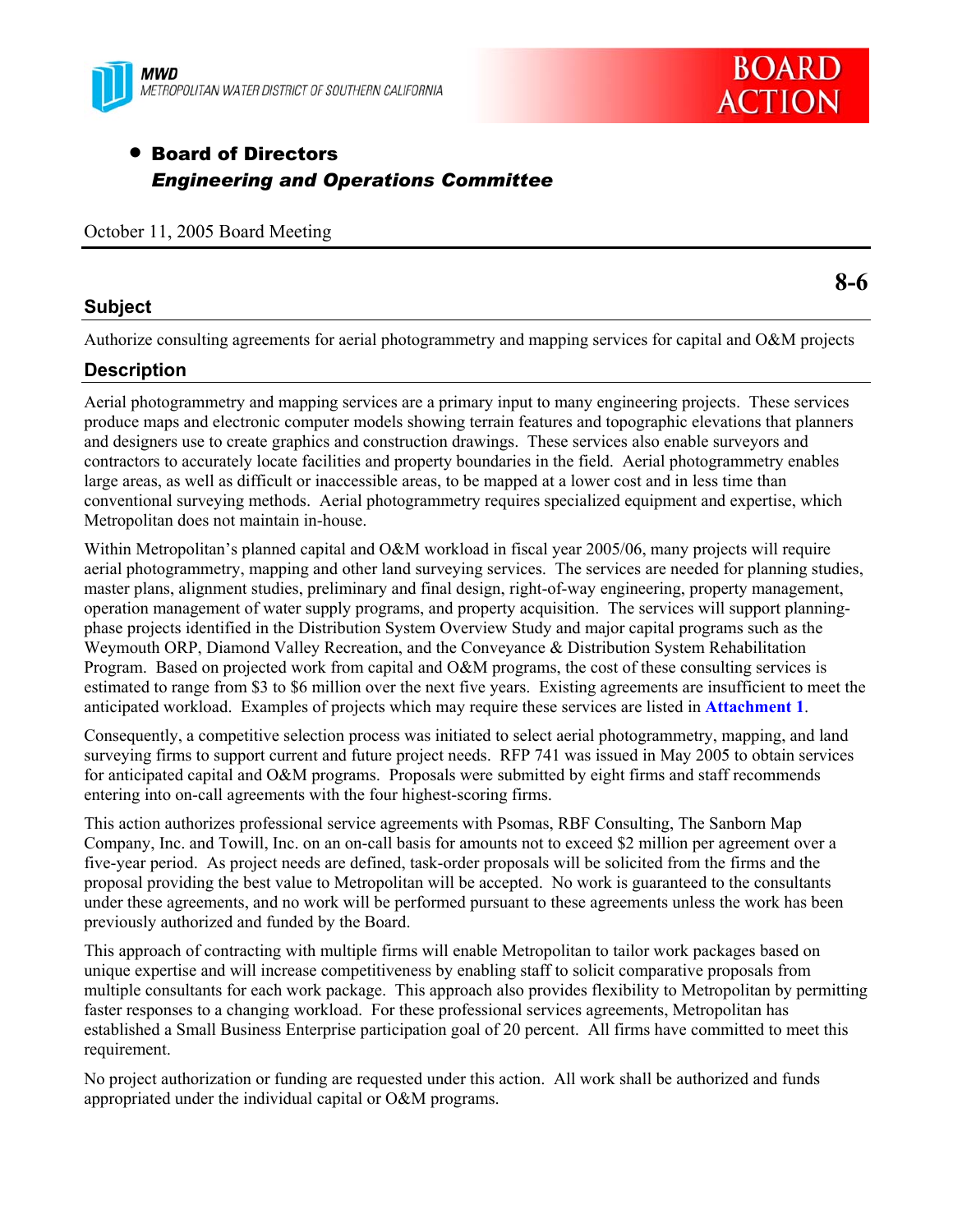#### **Policy**

Metropolitan Water District Administrative Code Section 8117: Professional and Technical Consultants

## **California Environmental Quality Act (CEQA)**

CEQA determination for Option #1:

The proposed action is not defined as a project under CEQA because it involves continuing administrative activities (Section 15378(b)(2) of the State CEQA Guidelines). In addition, the proposed action is not subject to CEQA because it involves other government fiscal activities, which do not involve any commitment to any specific project, which may result in a potentially significant physical impact on the environment (Section 15378(b)(4) of the State CEQA Guidelines).

The CEQA determination is: Determine that the proposed action is not subject to the provisions of CEQA pursuant to Sections 15378(b)(2) and 15378(b)(4) of the State CEQA Guidelines.

CEQA determination for Option #2:

None required

#### **Board Options/Fiscal Impacts**

#### **Option #1**

Adopt the CEQA determination and authorize agreements with Psomas, RBF Consulting, The Sanborn Map Company, Inc. and Towill Inc. for aerial photogrammetry and mapping services in an amount not to exceed \$2 million each.

**Fiscal Impact:** None. Funds are appropriated as part of the O&M budget or under individual capital programs.

#### **Option #2**

Do not authorize the agreements. **Fiscal Impact**: None

#### **Staff Recommendation**

Option #1

9/20/2005 *Roy L. Wolfe Date* 

*Manager, Corporate Resources* 

9/27/2005

*Dennis B. Underwood CEO/General Manager Date* 

**Attachment 1 – Example Projects** 

BLA #3920